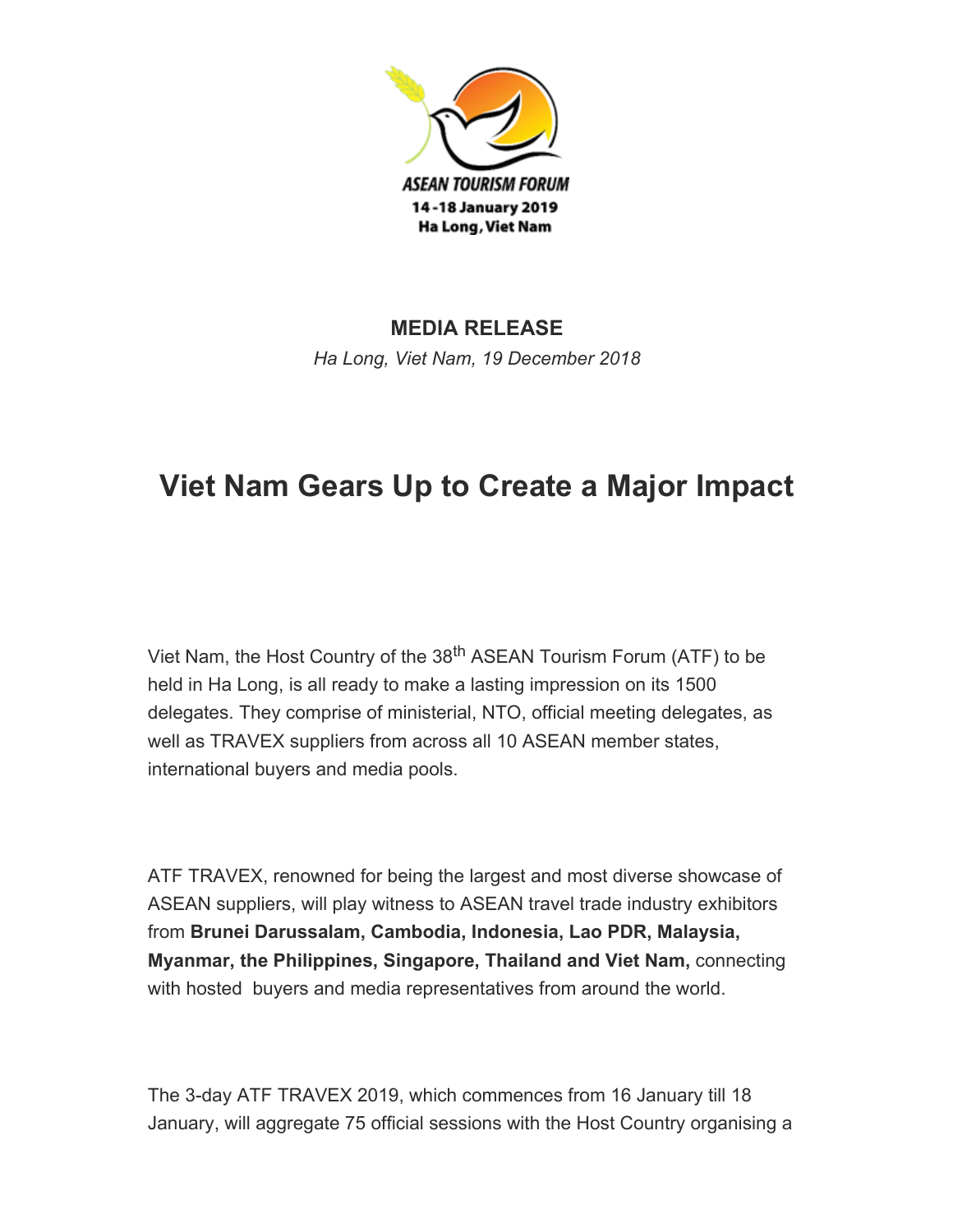programme packed with numerous social activities that include, Pre-and Post-Show Tours, an Opening Ceremony, a Welcome Reception and Dinner, a Friendly Golf Game and a Farewell Party for all ATF delegates.

Major highlights for Exhibitors and Buyers include the 32 one-to-one business appointments, 100% of which can be scheduled prior to arriving in Ha Long, thus optimising business conversations at the event. Moreover, the on-site Buyers-Meet-Sellers (BMS) on the first day of TRAVEX provides the opportunity to fill any remaining slots.



Senior Vice-President (Sales & Marketing International) Chris Bailey of Tour East Group, an exhibitor from Singapore, is looking forward to broadening the reach of their DMC services globally as part of the destination ASEAN offering. "Tour East is committed to sustainable travel programming and management from its 14 operating countries. We also blend these activities with advanced technology tools to deliver business efficiencies to our industry partners."

Confirmed Buyers and Exhibitors alike are already looking forward to all the event has to offer. Buyer Agata Goscinska, CEO of Viventum s.c. Poland, is especially excited about Viet Nam's capabilities as a conference and incentive destination. "I have made valuable connections all over ASEAN, but I am looking to make new ones and explore fresh ideas, attractions, and activities by experiencing Viet Nam first-hand at ATF 2019."

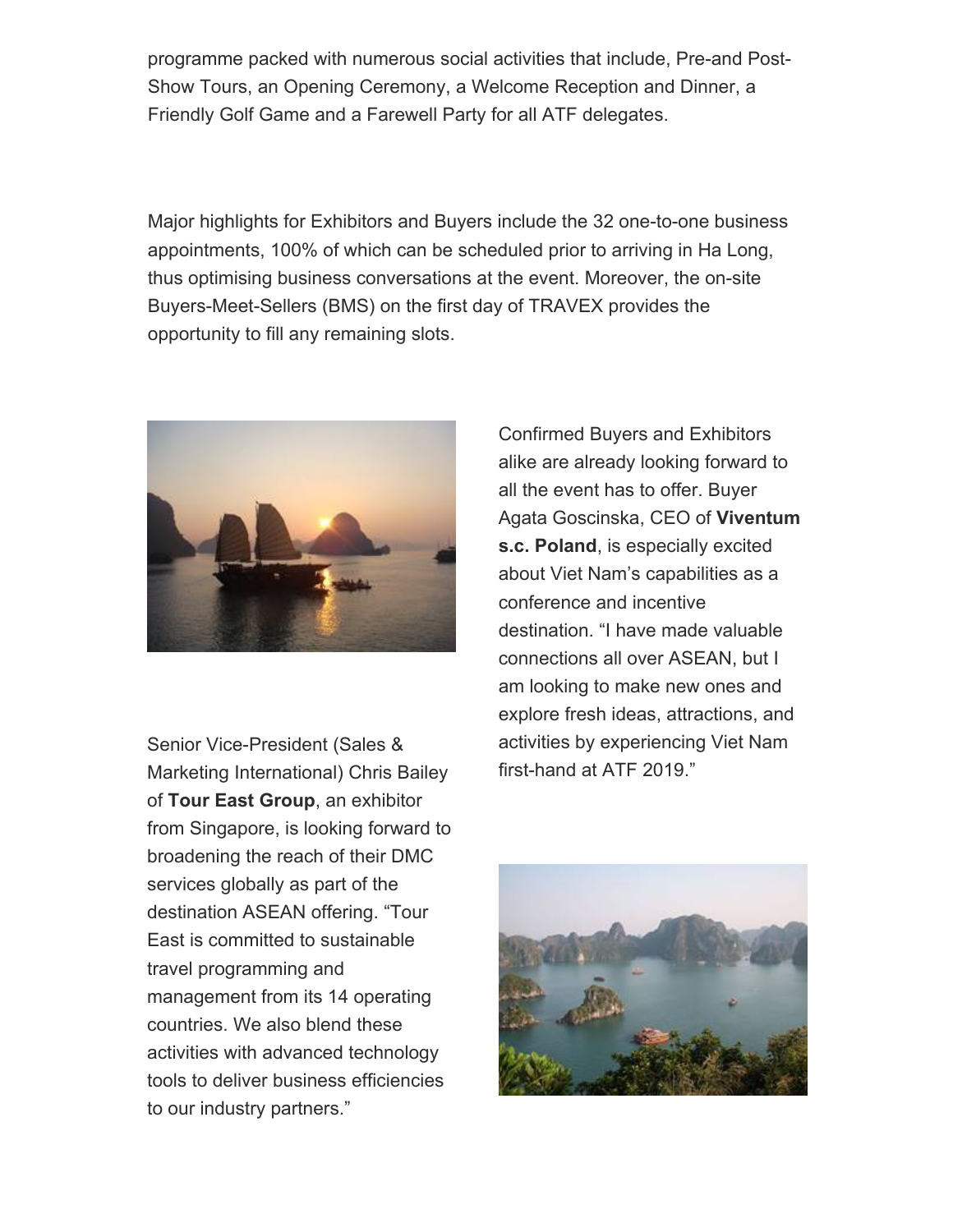Another anticipated ATF component is the ASEAN Tourism Conference, where major regional issues are presented and discussed by subject experts and thought leaders. In keeping with the aim of strengthening co-operation among the ASEAN tourism industry's various sectors, this knowledge platform promotes discussion, exchange of ideas and valuable perspectives to motivate progress among ASEAN stakeholders.

It is also the aim of the Host Country that through its high hospitality and infrastructural standards, it will successfully demonstrate its capabilities and be recognised as one of ASEAN's most attractive destinations, complete with world-class facilities and services to make an even greater impact on its already impressive touristic appeal.

In that vein, Viet Nam spared no cost in giving all delegates a generous opportunity to experience Ha Long, the Quang Ninh province and other destination gems with a total of 15 pre- and post-ATF tours held over 4 days. Itineraries include cruises of Ha Long Bay, Lan Ha Bay, Hai Phong City, as well as trips to Yen Tu Mountain and Ninh Binh.

Minister of Culture, Sports and Tourism of Viet Nam, H.E. Nguyen Ngoc Thien, said in a statement, "The people of Quang Ninh province are ready to welcome delegates and guests. We are honoured to host ATF and look forward to inviting all visitors to experience the natural beauty and warmth of our people. We are ready to embrace all ASEAN states to drive connectivity and sustainable tourism to Viet Nam and the region as one."

For more information and programme updates for ATF 2019, visit[www.atfvietnam2019.com](http://www.atfvietnam2019.com/)

#ATFVietnam2019 #TravelByASEAN